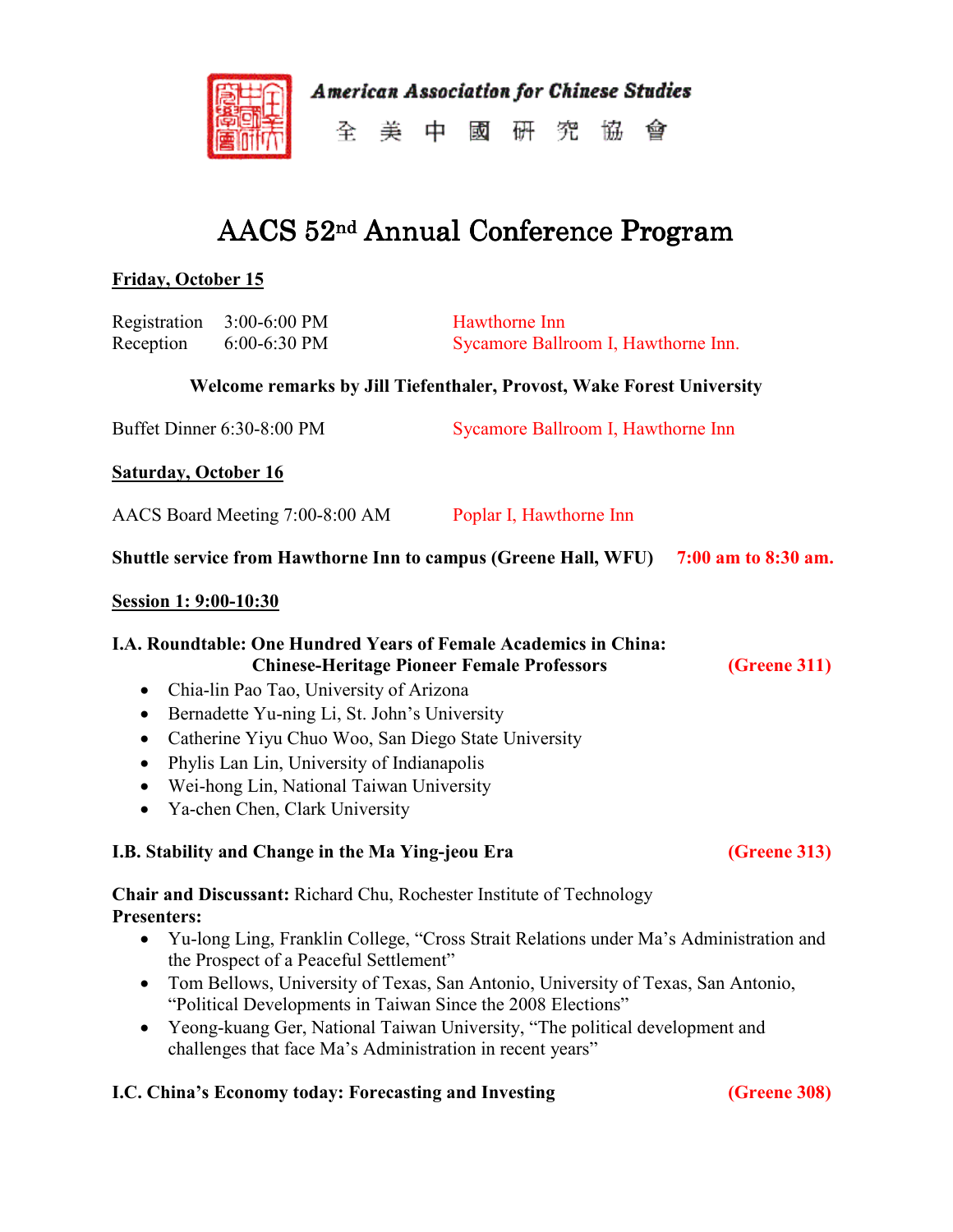**Chair**: Abraham Lin, Brooklyn College, City University of New York **Discussants:**

- Monica Yang, Adelphi University
- Abraham Lin, Brooklyn College, City University of New York
- Li-Hua Lee, National Chengchi University

#### **Presenters:**

- Haitao Liang, Citi Corp. Group and City University of New York "The Determinants of Foreign Direct Investment Inflows: a Country- Level Study"
- Monica Yang, Adelphi University "Outward Foreign Direct Investment Strategies by Firms from Emergent Markets: Literature Review"
- H.J. Abraham Lin, Brooklyn College, City University of New York,"After the Memorandum of Understanding (MOU): the Integration of the Banking Industry between Taiwan and China"

### **I.D. Ritual and Practice, Ancient and Modern (Greene 320)**

**Chair:** Shelley Rigger, Davidson College **Presenters:** 

- Ying Qin, University of Wisconsin, "The Purple Lady and Blessings of Fertility"
- Hun Lye, Davidson College, "From Ghost to Guanyin Transformations of Guanyin as Seen from Ghost-feeding *Pudu* Ritual-texts"

### **Session 2: 10:45-12:15**

### **II.A. Roundtable: Ten Years of Madness? Frontiers of Research and Teaching on the Chinese Cultural Revolution (Greene 308)**

**Chair**: Dongping Han, Warren Wilson College **Presenters**:

- Qiong Zhang, Wake Forest University, "Ten Years of Madness': The Master Narrative and Counter Narratives of the Chinese Cultural Revolution"
- Peng Deng, High Point University, "Impact of the Cultural Revolution on the *Shangshanxiaxiang* Movement: Experiences of the Pre-Cultural Revolution *zhiqing*, 1966-1969"
- Stephen Samuel Smith, Winthrop University, "Teaching the Cultural Revolution in Political Ideology Classes"
- Jamie Anderson, University of North Carolina, Greensboro, "Is the East still Red?: Teaching on the Chinese Cultural Revolution in a 21st-century US College Classroom"
- Zhihong Chen, Guilford College, "The Chinese Cultural Revolution as Life Stories: Pedagogical Issues in Using Personal Memoirs and Films as Sources of History"

### **II.B. Science and Technology in a Rising China (Greene 320)**

**Chair and Discussant:** Chien-Pin Li, Kennesaw State University **Discussant**: Jenn-hwan Wang, National Chengchi University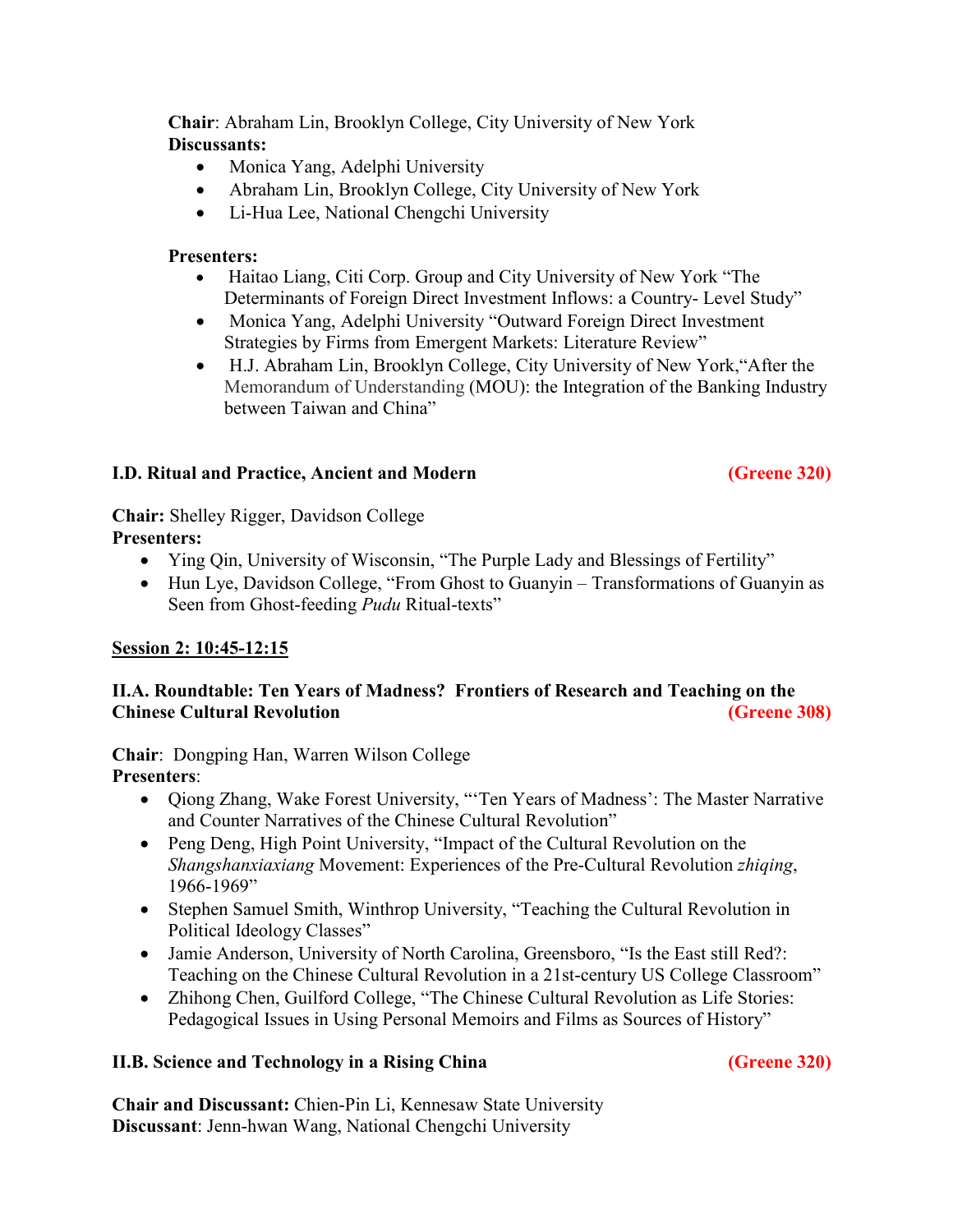#### **Presenters:**

- Stephen Uhalley, University of San Francisco, "China-U.S. Space Rivalry Update"
- Daniel Palm, Azusa Pacific University, "Struggling Over Googling: Chinese National Interest, Political Ideology, and the 2010 Google Dispute"
- Iain Bolton, University of North Carolina Charlotte, "To Defend all Under Heaven: The Military Space Programs of China and the United States"

#### **II.C. Cross-Cultural and Cross-Literary Encounters: From Li Ang to Political Prison Narratives (Greene 311)**

**Chair and Discussant:** Chia-lin Pao Tao, University of Arizona **Presenters:** 

- Ya-chen Chen, Clark University, "Looking at Li Ang from Japan: Interview with Dr. Fuji Shozo"
- Yenna Wu, University of California Riverside, "Li Ang's Aesthetics of Violence"
- Murray Rubinstein, Baruch College, "Li Ang's Matrix"

#### **II.D. Teaching and Learning in the Global Village (Greene 313)**

**Chair:** Linda H. Chiang, Azusa Pacific University **Discussant:** Walter Kiang **Presenters:** 

- Phylis Lan Lin, University of Indianapolis and Ping Zhang, Ningbo Institute of Technology, Zhejiang University, "Challenges of Service-Learning in Higher Education in China"
- Linda H. Chiang, Azusa Pacific University, "It takes a village: Parents' involvement in an early childhood intervention program in Taitung Taiwan"
- John Bowman, University of North Carolina Pembroke, "The Rise of Chinese Language Instruction in the U.S. and Worldwide"

#### **Lunch Program: 12:15-1:40**

#### **Boxed lunch (Annenberg Auditorium Lobby)**

U.S.-Taiwan Relations: A Dialogue, with Richard Bush, Brookings Institution, former Chairman of American Institute in Taiwan and Su Chi, former head of Taiwan's National Security Council Moderated by Shelley Rigger, Davidson College

**(Annenberg Auditorium, Carswell Hall, Room 111)**

#### **Welcome remarks by Dr. J. Kline Harrison, Associate Provost for International Affairs, Wake Forest University.**

#### **Session 3: 1:45-3:15**

#### **III.A. Roundtable: Constructing and Re-constructing Modernity: A Century of Changing Chinese Urban Landscapes, 1911-2010 (Greene 320)**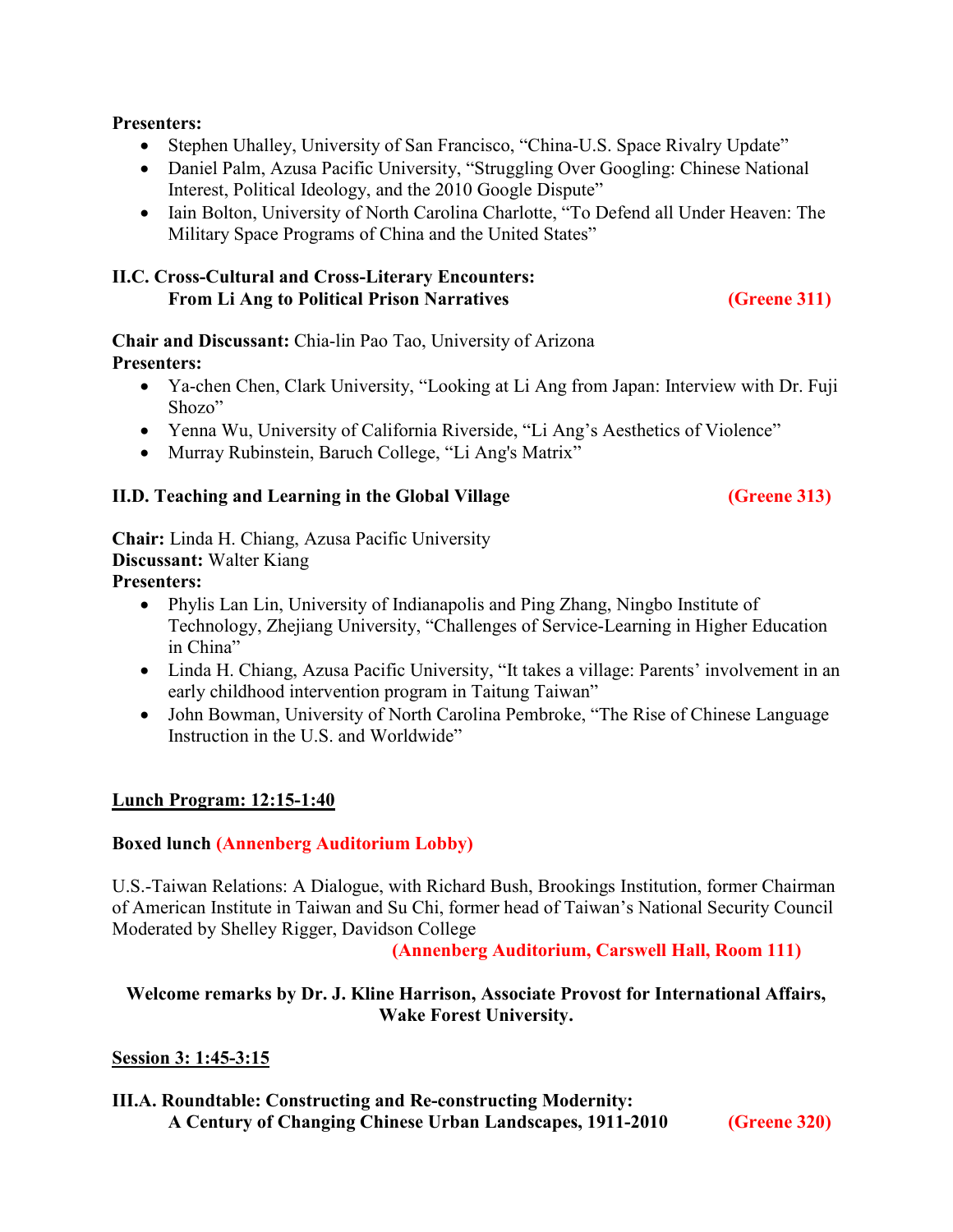**Chair:** Kathy Smith, Wake Forest University **Presenters:** 

- Yaohua Shi, Wake Forest University
- Mingzheng Shi, New York University
- Delin Lai, University of Louisville
- Tao Zhu, University of Hong Kong

#### **III.B. Taiwan's Economy in the Wake of the Great Recession (Greene 308)**

**Chair & Discussant**: John Fuh-sheng Hsieh, University of South Carolina **Presenters:**

- Cal Clark, Auburn University and Alex Tan, "Taiwan's Increasingly Boxed-in Economy"
- Scott Lin, Rutgers University, "Transformation of Taiwan from Sovereign-Centric to Structural Competition"
- Elizabeth Freund Larus, Mary Washington University, "Taiwan's Reaction to the Global Financial Crisis"

#### **III.C. Financial and Trade Policy in Taiwan and the PRC (Greene 311)**

**Chair:** Peter C. Y. Chow, The City College and Graduate Center, City University of New York **Discussant:** Abraham Lin, Brooklyn College, City University of New York

Haitao Liang, Citi Group Corp. and the City University of New York

**Presenters:** 

- Peter C. Y. Chow, The City College and Graduate Center, City University of New York ," Asymmetric Financial Development and Global Imbalances: A Lucus' Paradox between the U.S. and China"
- Li-Hua Lee, National Chengchi University, "A Study of the Macroeconomic Effects of Fiscal Policy in Taiwan"
- Honigmann (Tsai-Lung) Hong, National Tsing Hua University "The Rhetoric, Reality and Implications of ECFA"
- In Tae Yoo, University of South Carolina, "Chinese foreign trade policy for regional stability: Focusing on the recent preferential trade agreements"

#### **III.D.** Nationalism and Identity (Greene 313)

**Chair and Discussant:** Vincent Wang, University of Richmond **Presenters:**

- Joe X. Chen, Ingrid Li and Muriel Hampton, University of South Carolina, "The Imagined Community: The Changing Image of the 'Chinese Nation' across the Taiwan Strait"
- Soon Keun Oh and Roger Chi-feng Liu, University of South Carolina, "A Tale of Two Enduring Rival Dyads: How do China-Taiwan and Inter-Korean Rivalries Influence Each Other"
- Joel Fetzer, Pepperdine University, and Brandon Millan, "Economics, Ethnicity, and Immigration Attitudes in Singapore"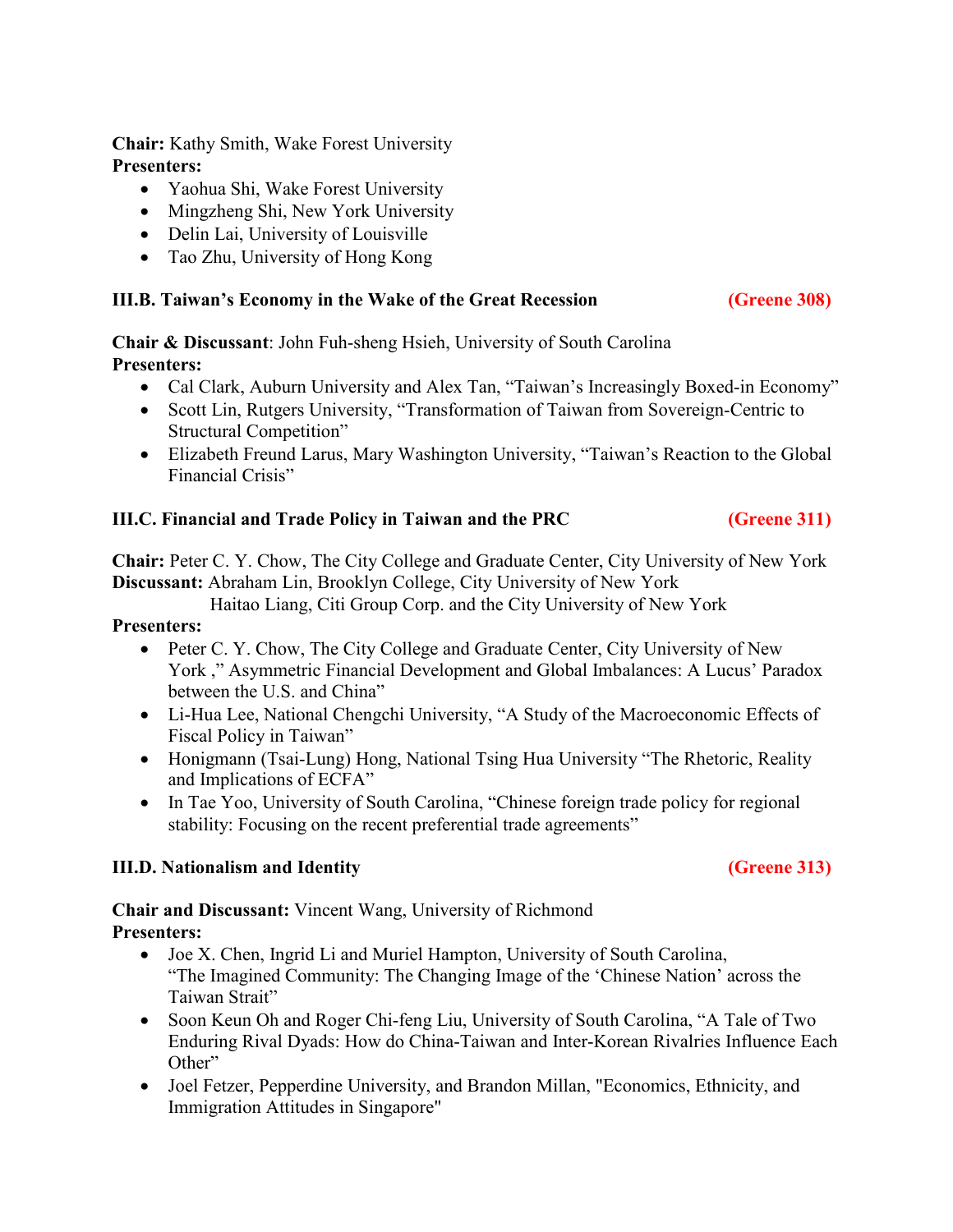#### **III.E. Interdisciplinary and Sino-Western Engagements in Literature through**  Alchemy, Buddhism, and Narratology **(Greene 321)**

**Chair:** Ya-chen Chen, Clark University

**Discussant:** Yenna Wu, University of California Riverside **Presenters:** 

- Angela Chung, University of California, Riverside, "How to Refine and Purify a Monkey Created by Stone: The Role of Chinese External Alchemy in the Journey to the West"
- Stephanie Fousek, University of California, Riverside, "Surveying and Calculating Introspective Turns: *The Story of the Stone* and *The Castle* from a Narratological Perspective"
- Wenling Tung, University of California, Riverside, "The Interpretation of Dreams and Illusions in *The Story of the Stone* from the Perspective of Buddhist Philosophy"

#### **Session 4: 3:30-5:00**

#### **IV.A. Art, Commerce and Culture: Creating the Chinese Consumer (Greene 320)**

**Chair:** Shelley Rigger, Davidson College **Discussant**: Michael Lord, Wake Forest University **Presenters:** 

- Annika Culver, University of North Carolina Pembroke, "The Lure of Artistic Vision and Commercial Prerogative"
- Calvin Hui, Duke University, "Thinking through Fashion"
- Yu-ying Lee, Yuan Ze University, "High risk consumption: a case study on jade collection in Taiwan"

#### **IV.B. The Devil in the Details: Making Cross-Strait Relations Work (Greene 308)**

**Chair & Discussant**: Vincent Wang, University of Richmond **Presenters:** 

- Wen-Yang Chang, Claremont Graduate School, "Domestic institutional similarity and dispute duration: an application to the cross-strait relations, 1970—2007"
- Deborah A. Brown, Seton Hall University, and Tun-Jen Cheng, College of William and Mary, "Christian Relations across the Taiwan Strait: Symmetry or Asymmetry with Buddhist and Taoist Cross-Strait Interaction?
- Kevin G. Cai, University of Waterloo, "Cross-Taiwan Straits Relations: A Challenge for Beijing and Taipei

#### **IV.C. New Perspectives on China's Environmental Problems (Greene 311)**

#### **Chair:** Jerry McBeath

#### **Presenters:**

- Jerry McBeath, University of Alaska Fairbanks and Bo Wang, University of International Business & Economics, Beijing, "Confucianism as an environmental ethic?"
- Changzheng Dai, School of International Relations, University of International Business & Economics, "Environmental problems in China's urbanization process"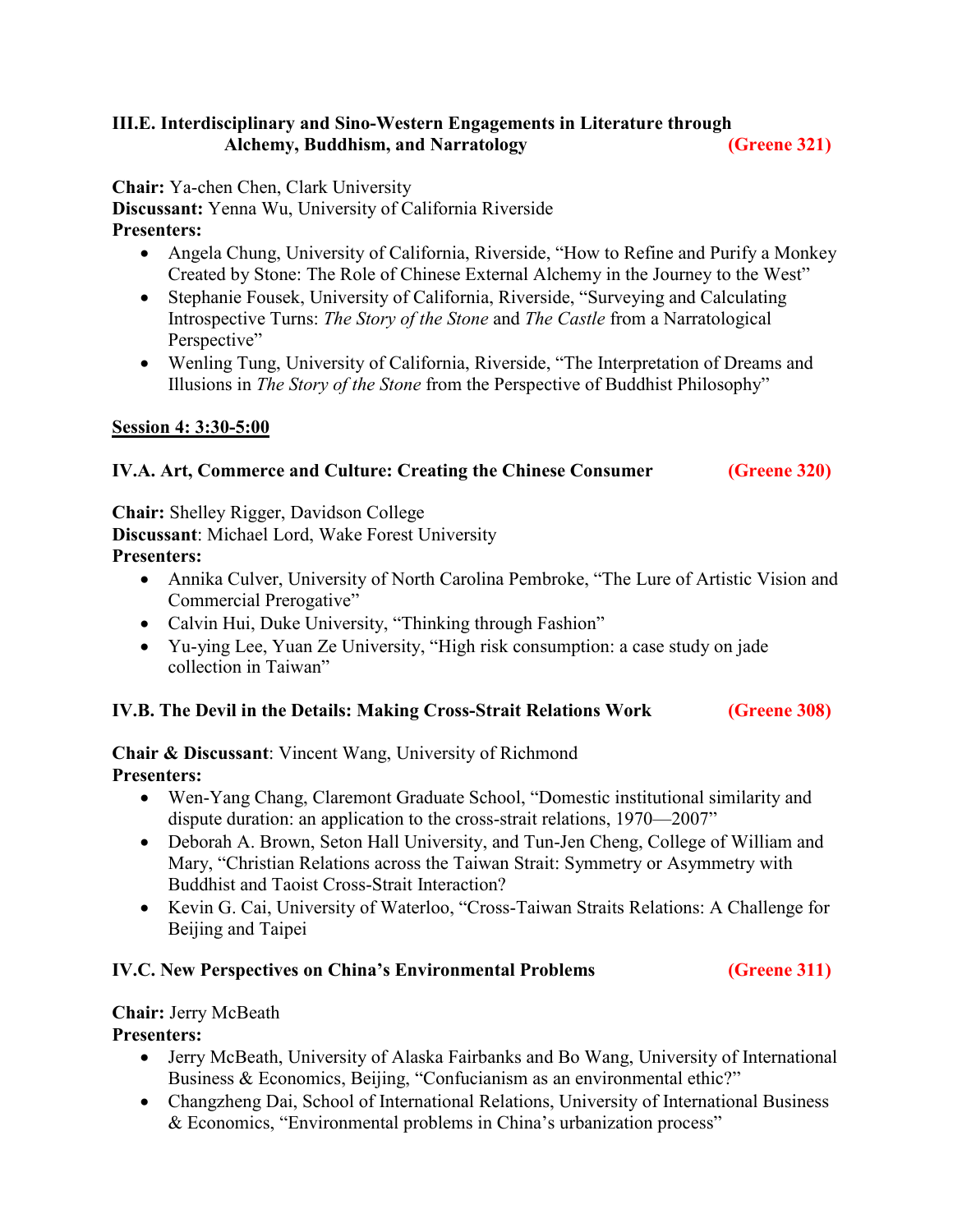- Bo Wang, Global Institute of Low-carbon Economy, School of International Relations and Institute of Global Low-carbon Economy, University of International Business and Economics, Beijing, "Prospects for change in China's climate change policy"
- Yi-Jen Shih, National Chengchi University, "Climate Change and Environmental Politics in China"

#### **Saturday Evening Banquet: 6:00 pm, Szechuan Palace**

**Shuttle bus, 5:00 pm, from Greene Hall, WFU, to the restaurant, "Szechuan Palace"(**鍾家 園) (3040 Healy Drive Winston Salem, NC 27103-1432, 336-768-7123)

**Keynote Speaker: Li Ang, author and literary critic, "Writing Sex and Politics"**

**Sunday, October 17**

| AJCS Editorial Board meeting: 7:15 AM,                | <b>Bayberry Bistro, Hawthorne Inn</b> |  |
|-------------------------------------------------------|---------------------------------------|--|
| Shuttle Bus, 7:15-8:10 am, Hawthorn Inn to WFU campus | (Greene Hall)                         |  |
| Session 5: 8:30-10:00 am                              |                                       |  |
| V.A. Trade-FDI, and China's Economic Globalization    | (Greene 308)                          |  |
|                                                       |                                       |  |

**Chair** : Abraham Lin, Brooklyn College, CUNY

**Discussants:** 

- Peter C.Y. Chow, The City College and Graduate Center, City University of New York
- Abraham Lin, Brooklyn College, City University of New York

#### **Presenters:**

- Zhenging Zhang, University of Minnesota, "Explaining China's (Non)compliance with International Intellectual Property Rights Regime: The Case of Copyright"
- Nerisa Chan Siu Feng, Newcastle University, "The role of business association in the transformation of China"
- Jenn-hwan Wang, National Chengchi University and Ching-jung Tsai, National Chengchi University, "How Does China Restructure Global Production Networks?"
- Ingrid Y. Li, "Credible Problem and Property Rights: Evidence from China"

#### **V.B. Electoral Politics in Taiwan's Maturing Democracy (Greene 311)**

**Chair and Discussant**: Tom Bellows, University of Texas, San Antonio **Presenters:** 

- Howard B. Sanborn IV & Allison J. Hamilton, Virginia Military Institute, "Democracy at Work: Political Participation in Taiwan"
- Hans Stockton, St. Thomas University, "Taiwan's Electoral Reform in Light of the Post-2008 LY By-elections"

#### **V.C. China's Foreign Policy: Near Neighbors (Greene 313)**

**Chair:** June Teufel Dreyer, University of Miami